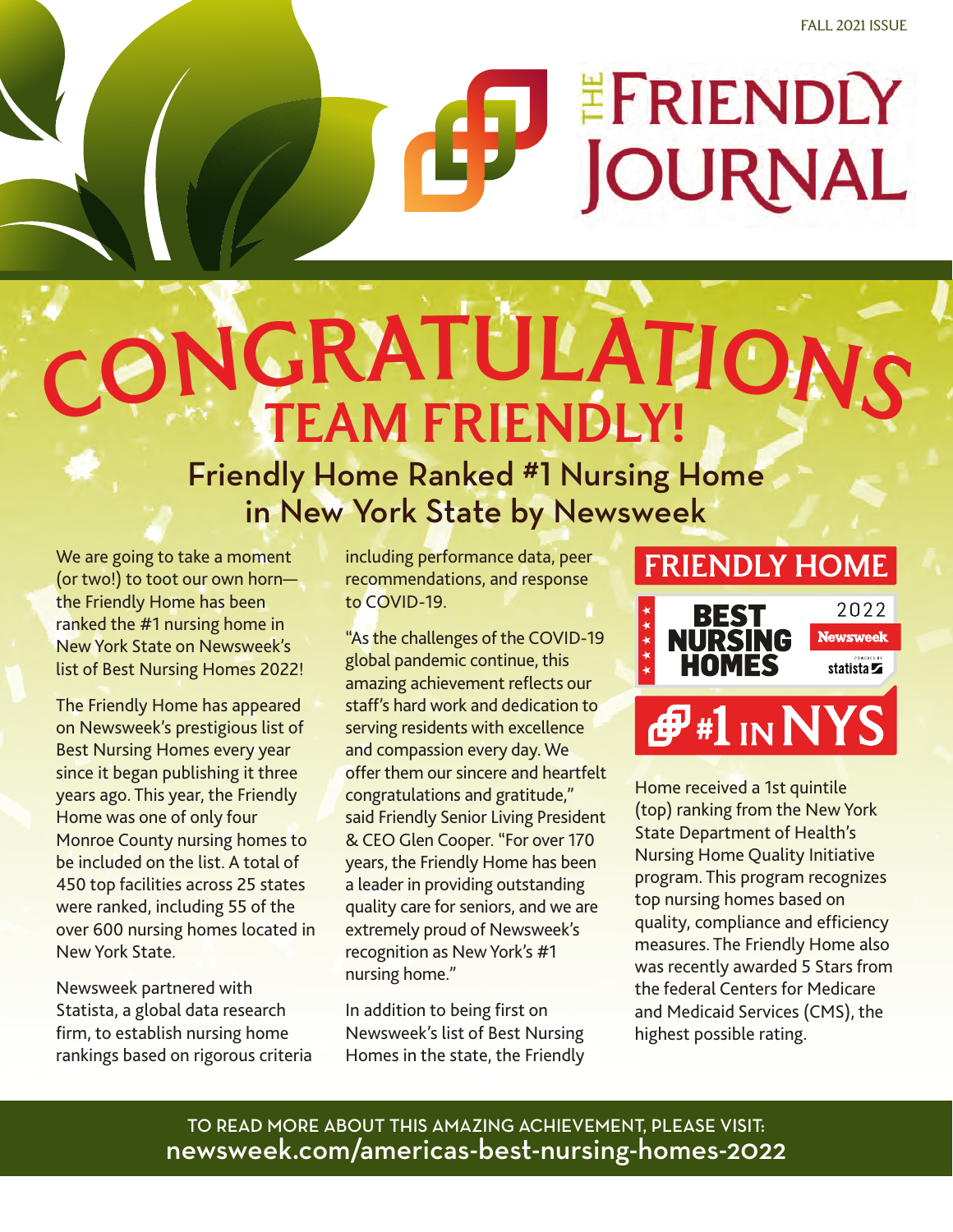*Friends, we are so excited to help celebrate the 200th anniversary of the Rochester Female Charitable Society in 2022!* 

*We'll be commemorating this magnificent milestone of our founding organization in a very special upcoming issue of the Journal. Stay tuned!*

# FRIENDLY SENIOR LIVING PRESENTS…

Friendly Senior Living's *Zoom to You* series has covered a variety of topics, custom curated just for seniors! It's not too late to sign up for the remaining sessions of 2021:

## **The Senior Living Community Scoop**

## November 18, 2021 at 3:00pm

Hear what current residents have to say about making the move to a senior living community—when, why, where and how! A panel of Cloverwood Senior Living residents will share lots of helpful advice and insights based on their own personal experiences.

## **The Dish on Holiday Entertaining**

## December 16, 2021 at 3:00pm

Learn how to make it the most wonderful time of the year with special menus, serving hints and seasonal tablescape tips, presented by Cloverwood Senior Living's Dining Services professionals.

If you would like to virtually attend either or both of these Zoom sessions, please RSVP at **(585) 789-3154** or **dgreene@friendlyhome.org**. A Zoom meeting link will be sent to you that you'll simply click to join!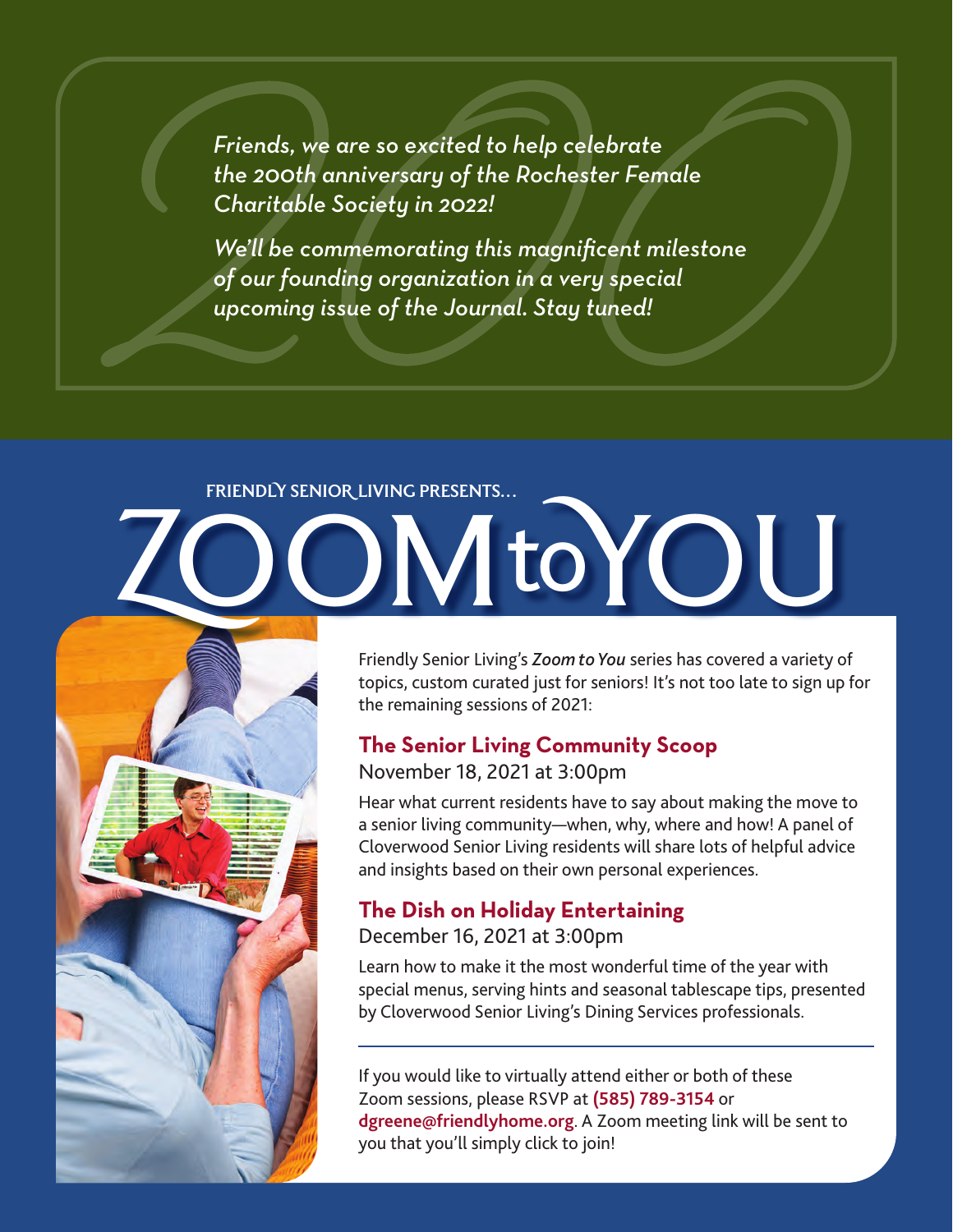# FRIENDLY FACES

Friendly Senior Living is very pleased to introduce two additions to our team!



## Kushana Dentley-Stone, RN, MS, BSN

Assistant Executive Director, Cloverwood Senior Living & Glenmere Assisted Living & Memory Care

Kushana is an experienced leader dedicated to ensuring high quality, resident-centered care. She has served in several management positions in assisted living, long-term care and short-term rehabilitation settings. Kushana's most recent role was as a nursing home surveyor for the New York State Department of Health. "Her experience and unique skill set make Kushana a great fit for Glenmere and Cloverwood," says Richard Finn, Executive Director. "She is an excellent communicator and role model, an outstanding team leader and a compassionate caregiver."

A registered nurse, Kushana has a Master of Science in Healthcare Systems, Health Promotion and Education from the University of Rochester, as well as a Bachelor of Science in Nursing from Syracuse University.

## Jennifer Muniga, CFRE

Development Manager, Friendly Senior Living

Jennifer comes to the organization's Marketing & Development team with nearly ten years of non-profit leadership and fundraising experience. Prior to this, Jennifer was the Executive Director of Cameron Community Ministries. She is an Adjunct Faculty Professor at St. John Fisher College, and a recipient of the prestigious Rochester Business Journal's Forty Under 40 Award. An active community volunteer, Jennifer has served as a Board member of the Council of Agency Executives, WXXI Public Radio Community Advisory Board member and Finger Lakes Performing Providing System Consumer Advisory Council member. Currently a member of the Association for Fundraising Professionals of Genesee Valley, Jennifer also recently earned her Certified Fund Raising Executive (CFRE) certification. She is a graduate of Keuka College.



"We are so pleased to have someone of Jennifer's caliber on our team," Denise Hubler, Vice President of Marketing & Development, notes. "She is a dynamic fundraiser and relationship builder who very effectively shares and promotes Friendly Senior Living's mission."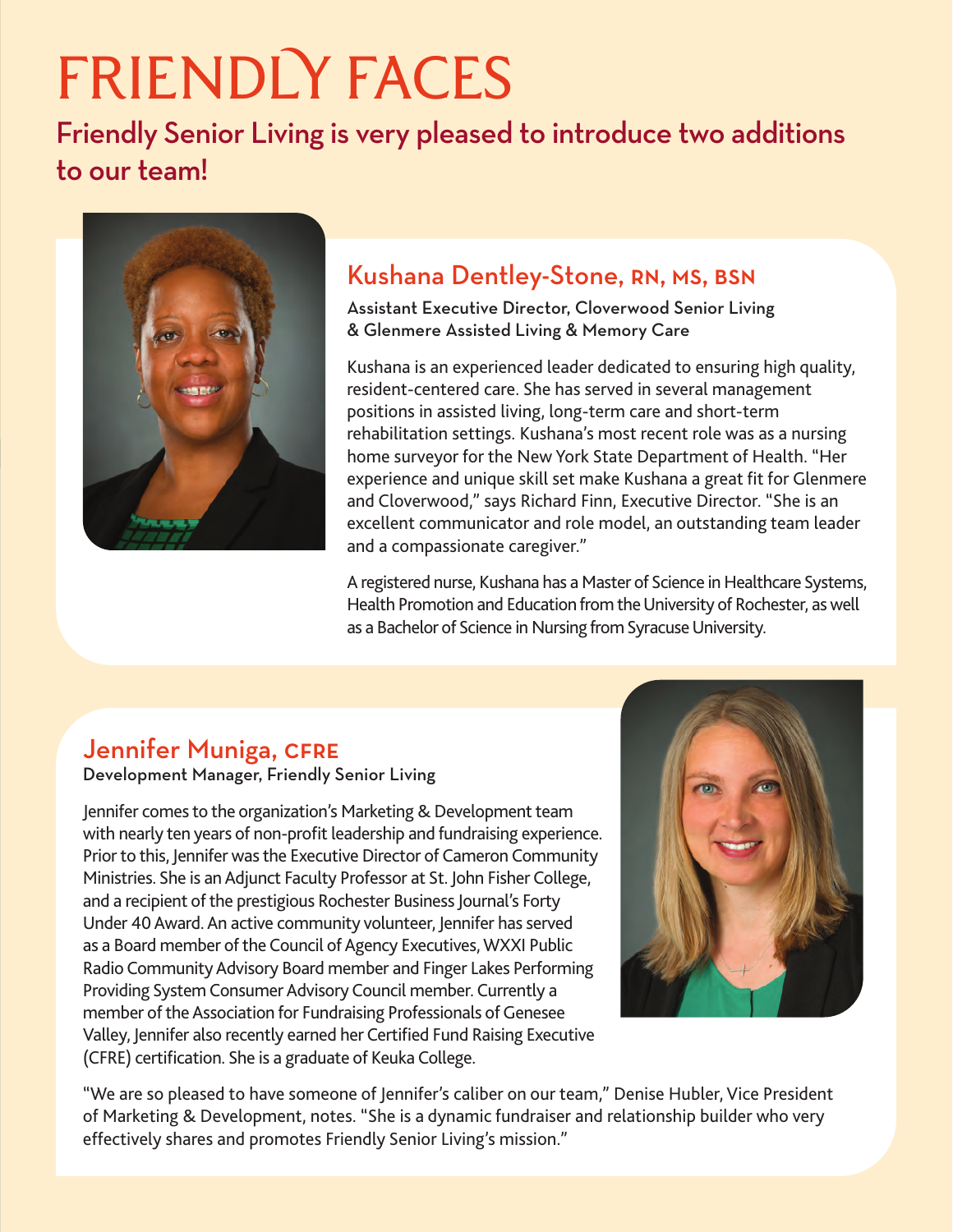Dear Friends,

Throughout the COVID-19 pandemic, we have been deeply touched by the support of our friends in the community. The power of friendship has never been stronger, and its impact never greater.

As we navigate toward a future for our residents that is filled with meaning, purpose and fulfillment, we continue to seek your help. Gifts to the Friendly Senior Living 2021 Annual Appeal will help us to enhance the lives of our residents and provide professional development opportunities for our staff. Your generosity:

- Allows musicians, artists, historians and other presenters and performers to come to our communities for the entertainment and education of our residents.
- Provides opportunities for community engagement. Just a few examples include local excursions for our residents, student volunteer programs, community service opportunities and pet therapy visitors.
- $\blacksquare$  Enables our employees to progress in their careers through our innovative staff education programs, which cover expenses such as tuition, books, childcare, test fees and more.
- Helps to keep our campuses in both Brighton and Pittsford in tip-top condition, from our grounds to our physical plants.

We are very excited to continue on our path forward, and we sincerely hope you will join our journey. Your gift to Friendly Senior Living's 2021 Annual Appeal campaign will touch the lives of the older adults we are privileged to serve in so many important ways.

Please use the envelope inserted in this publication to make your donation. We are also very pleased to offer our donors an easy and secure online giving option. Simply visit our website at friendlyseniorliving.org and click *Donate*.

Thank you for your support—*it is needed now more than ever*. Your generosity means the world to the older adults who call the Friendly Senior Living communities home, and we are sincerely grateful for your friendship.

Sincerely,

David Whitaker Chairperson, Board of Directors



*Visit Friendly Senior Living on YouTube.com to view our IMPACT video!*

If you do not wish to receive fundraising communications or materials,<br>Because friends care always! Please contact Darla Greene at 585-789-3154 or dgreene@friendlyhome.org.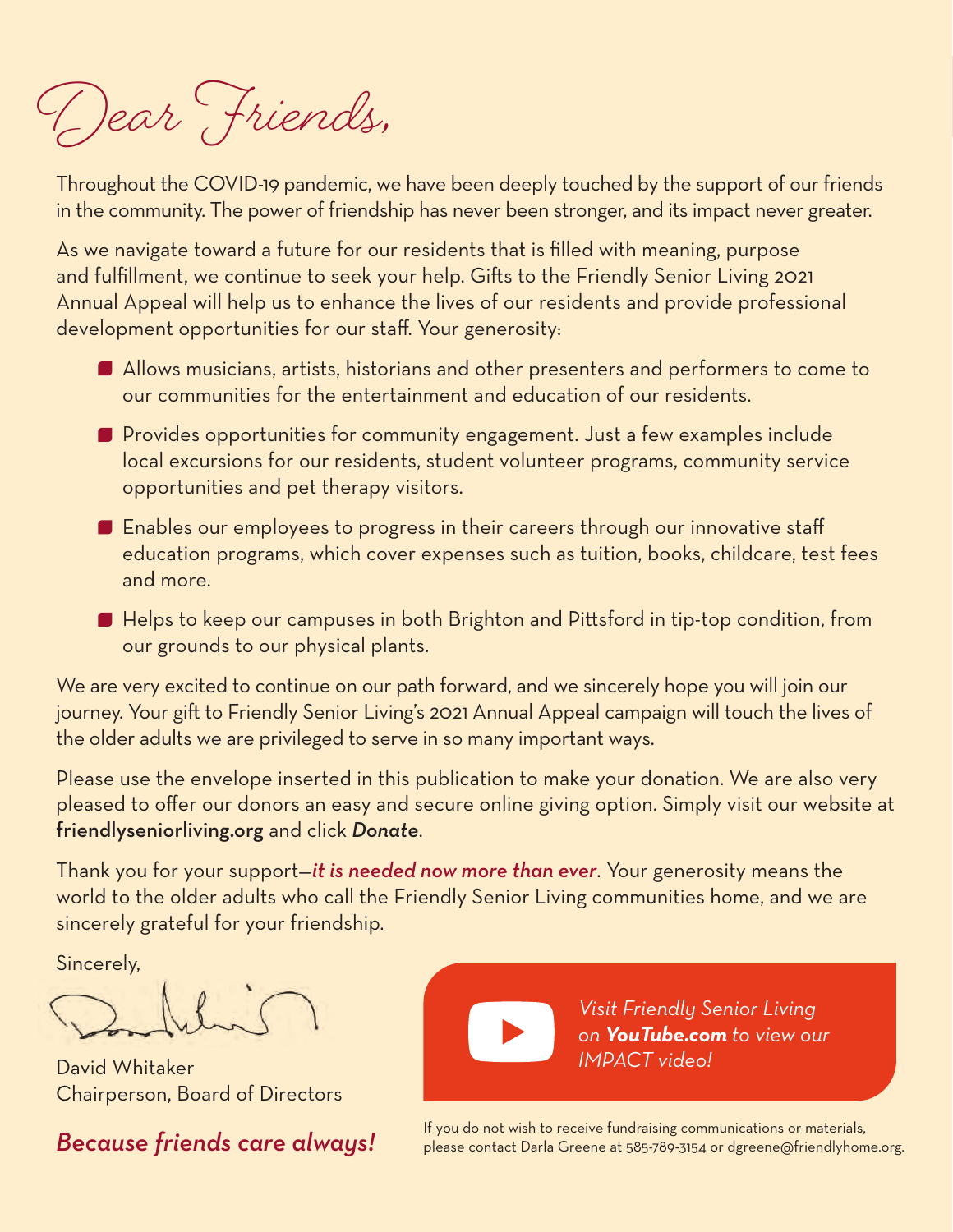## VOLUNTEER SPOTLIGHT

## Donna and Cyndi Give Back Together!



*Friendly Home Member and beloved helper June in the Friendly Home's former Gift Shop & Café in 2015.*

Donna Fronk and Cyndi Vassallo came to know one other while their now adult children were schoolmates. That marked the beginning of not only a beautiful friendship, but also established what became a pattern of volunteer service. First, the two were involved in the Honeoye Falls-Lima PTA, and then (and now) at Benincasa, a non-profit organization offering end-of-life care and support, where Cyndi is the volunteer coordinator. For over nine years, they have volunteered together in the Friendly Home's Gift Shop.

Both Cyndi and Donna have sentimental ties to the Friendly



*Dedicated Gift Shop volunteers Cyndi Vassallo (left) and Donna Fronk.*

Home. Cyndi's mother-in-law was a Member for 17 years, and her father was also a Member. Says Cyndi, "Being a part of the Friendly Home will always be very special to me because of the family connections." Donna fondly recalls "Tuesdays with Dale," when she and a friend would visit with her friend's dad every week. When this same friend, who was a volunteer in the Home's former Gift Shop & Café, asked Donna to take over her hours in the Shop, Donna agreed. Cyndi said she'd like to work with Donna, and the rest is history!

The dynamic duo transitioned to the new Gift Shop in 2018, never missing a beat as they now continue to assist Members, families and staff with their selections and purchases every Tuesday morning. "We've met wonderful people over the years, including so many of the great staff," says Cyndi. Adds Donna, "I love getting to know and helping the Members. When I volunteer at the Friendly Home, I feel a sense of purpose." Both have special memories of a Member named June, who loved socializing and visiting the shop. June spent time with Donna and Cyndi during their volunteer hours, helping with tasks such as wrapping purchased items for customers and offering advice on creating product displays. Cyndi and Donna agree that there is an added bonus to volunteering: they both love to shop and enjoy the ever-changing inventory!

During COVID, when the Gift Shop was closed, Cyndi and Donna shifted their focus to helping in another way: making weekly calls to check in with Linden Knoll residents. "Staying connected and hearing a friendly voice made a big difference during a difficult time," Kathy Main, the Friendly Home's Volunteer Manager says. "If during the phone calls, volunteers like Cyndi and Donna felt something was 'off,' they would let us know so we could follow up. One gentleman loved to make bread and told Donna during one of their calls that he had run out of yeast. We were able to get some yeast for him so he could continue baking!"

The Friendly Home is so grateful for caring volunteers like Donna and Cyndi for making a difference in the lives of our Members – and having fun while doing it! If you are interested in learning about volunteer opportunities at the Friendly Home, please reach out to Kathy Main at **(585) 789-3153** or **kmain@friendlyhome.org**.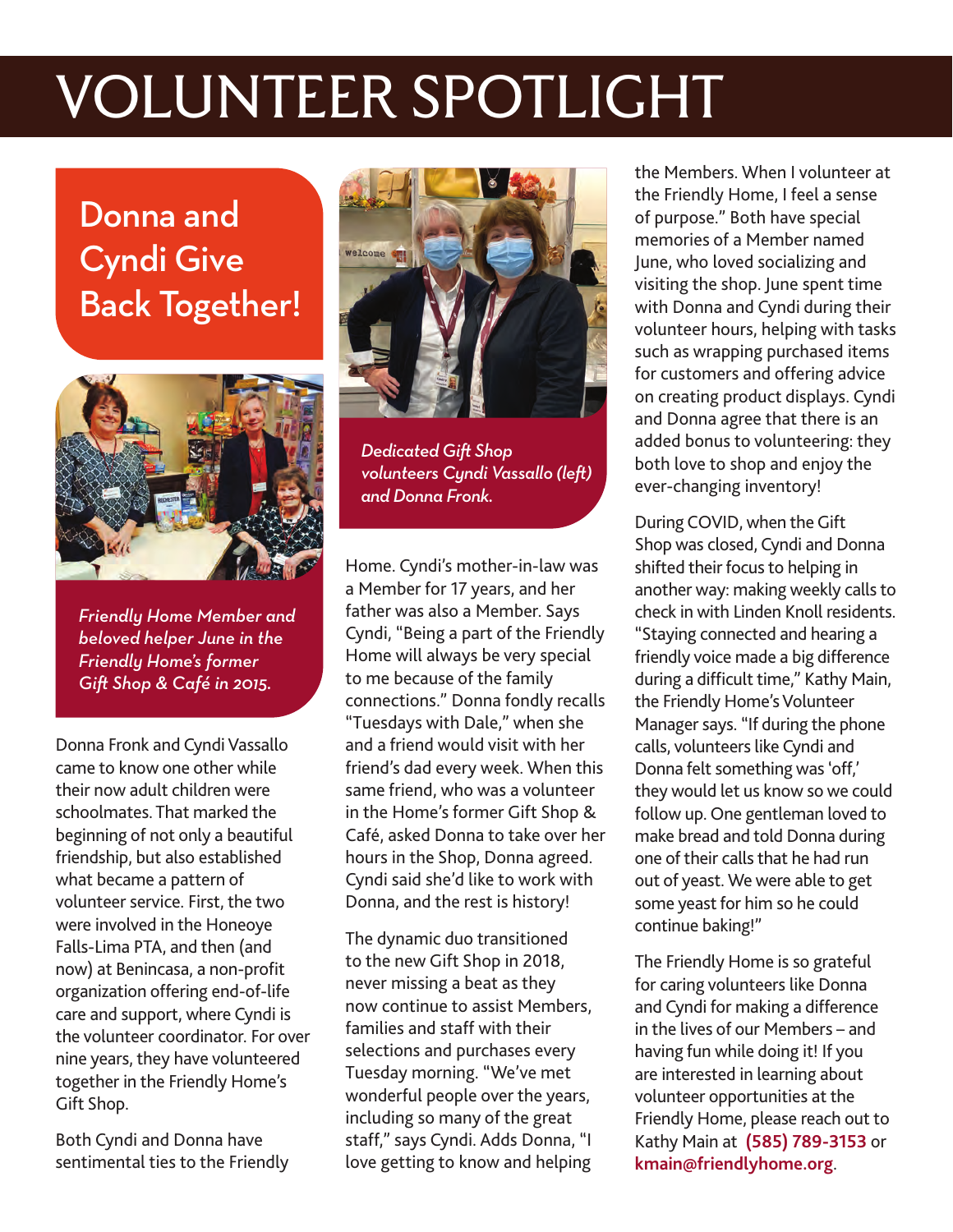## MEMORIALS

The Friendly Home is most grateful to the families of Members who have chosen to designate the Home as a recipient of gifts in memoriam and to all the thoughtful donors to the Memorial and Staff Appreciation Funds from March 1 – September 30, 2021.

All gifts given *In Memory of* or *In Honor of* an individual through the Home's Annual Appeal will be acknowledged in our Annual Report. (Individuals memorialized are indicated in red print, and in alphabetical order by last name).

Estate of Rufus Dryer II Glen E. Miller Endowment Fund

*In Memory of Bruce B. Bates* Mr. Louis A. Langie, Jr.

*In Memory of Rosemarie Bayer* Mrs. Joanne V. Paradies Mrs. Joyce Welkley and the Welkley Family

*In Memory of Priscilla R. Bour* Mr. and Mrs. John H. Bacon Mr. and Mrs. Carl Holland

*In Memory of Barbara P. Challenger* Ms. Anne Fitzsimmons Mrs. Joanne V. Paradies

*In Memory of Claire Curtis* Mr. Louis A. Langie, Jr.

*In Memory of Maureen Galle* Ms. Lisa Galle

*In Memory of Tennie L. Green* Ms. Katherine H. Crumley

*In Memory of Mary Hicks* Ms. Nancy Jarose

*In Memory of Marilyn Lasher* Mr. and Mrs. Thomas Therkildsen

*In Memory of Audrey MacCallum* Mr. and Mrs. Kenneth H. Hershey Ms. Margaret S. Reiners

## *In Memory of Virginia McBride*

Mr. and Mrs. Donald S. Butterfield Rev. R. Terry De Forest Ms. Ellen M. del alla Mr. and Mrs. Neil Hallett

*In Memory of Mary Mularz* Mr. and Mrs. Michael Personte

*In Memory of Gail O'Grodnick* Mrs. Joanne V. Paradies

## *In Memory of Lynn Penn*

Mr. John R. Andolina Ms. Mildred Carter Dr. and Mrs. Howard Donsky Mr. and Mrs. Edward S. Kendrick Mr. and Mrs. James Lamb Mr. Arthur O. Laury Mrs. Katie Milne Mr. and Mrs. John Olsan Dr. Thomas Penn Ms. Janet Richardson Ms. Mary Rinere Dr. Warren Smith Mr. and Mrs. Henry C. Walter Mr. and Mrs. Robert E. Watters

### *In Memory of Judy Smith*

Mr. and Mrs. Michael Heller Ms. Ann Tippett and Mr. Mike Doolin

*In Memory of Gladys Taylor* Ms. Irene Mele Mr. and Mrs. George P. Sichak

*In Memory of LeRoy Welkley* Mrs. Joanne V. Paradies

## COVID 19 IMPACT & RELIEF FUND

Mr. and Mrs. John Dickinson Ms. Elizabeth Gordon Mrs. Kris Hardee Mrs. Dianna Hatton Mrs. Gail McQuiston

## EMPLOYEE HARDSHIP FUND

Last Man Standing Club Mrs. Marie Murray

## **STAFF** APPRECIATION FUND

The Rosemary Caito Family The Cheswell Family Ms. Barbara and Ms. Christine Colucci Ms. Toni Loria Mr. Matthew Vaccarella

*In Honor & Appreciation of the Friendly Home and Linden Knoll Staff*  Mrs. Joyce Welkley and the Welkley Family

## *In Memory of Austin Cheswell*

Ms. Nancy Cheswell Budinger, Carol & Gary Cheswell Shepler, and Mr. Ed LoPresti

## *In Memory of Rose M. Cheswell*

Ms. June D. Codding Ms. Nancy Cheswell Budinger, Carol & Gary Cheswell Shepler, and Mr. Ed LoPresti Ms. Bernadine D. Robertson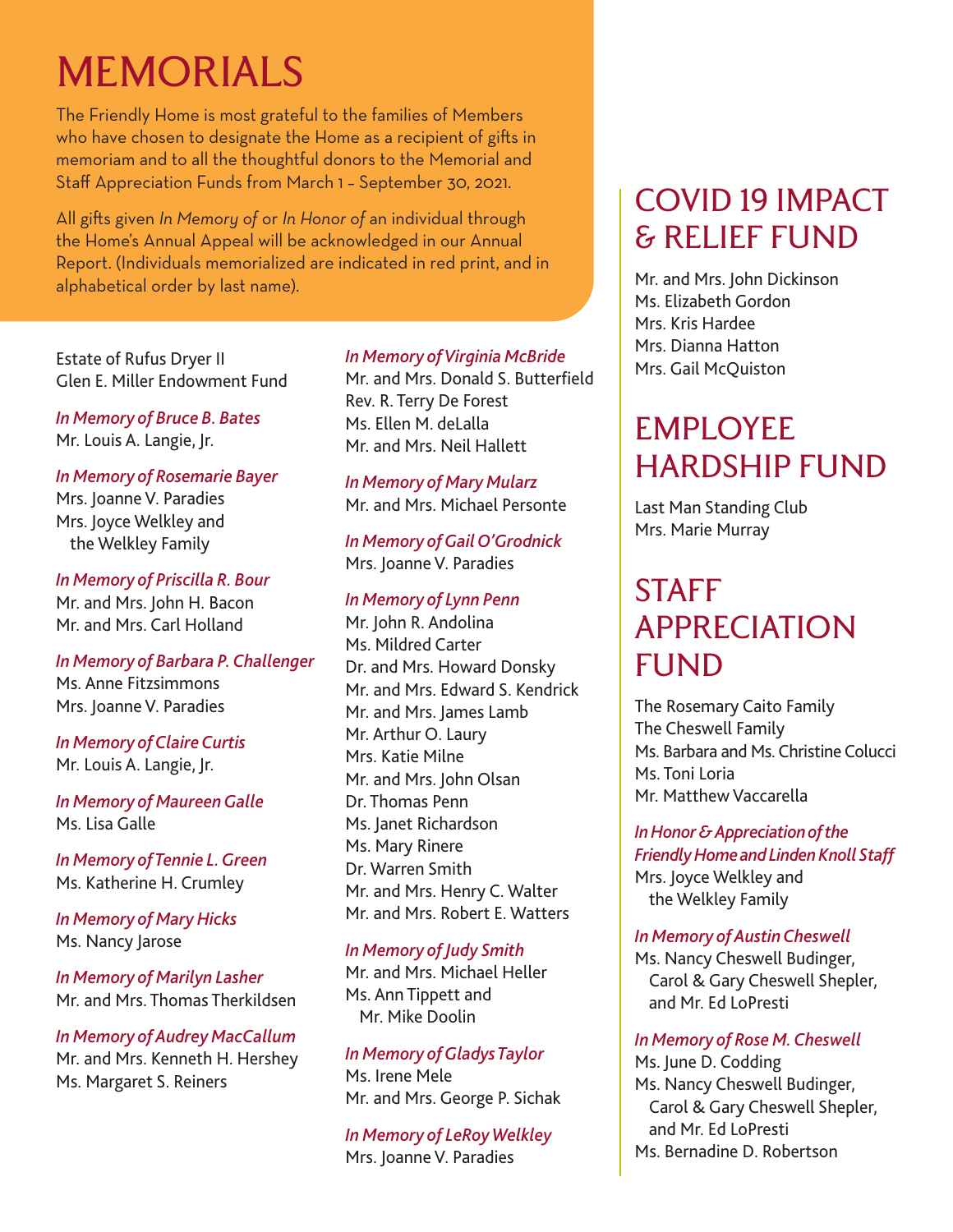*In Memory of Elizabeth DeJohn*  Mrs. Joyce Welkley and the Welkley Family

### *In Memory of Gretchen Gray*

Ms. Barbara and Ms. Christine Colucci IBM Corporation Matching Grants Program

*In Memory of Mary Hicks* 

Mrs. Joyce Welkley and the Welkley Family

#### *In Honor of Elizabeth Kearney*

Mr. B. Andrew Dutcher and Ms. Margaret A. Scott

## *In Memory of Virginia McBride*

Mrs. Joyce Welkley and the Welkley Family

#### *In Memory of Sarepta Ostrum*

Ann H. Stevens and William J. Shattuck at the RACF

#### *In Memory of Lynn Penn*  Mr. and Mrs. Loren Kroll

*In Memory of Janet Smith*  Mrs. Joyce Welkley and the Welkley Family

*In Memory of Gladys Taylor*  Mr. Richard Edlich

*In Memory of Ted Vangellow*  Alex Vangellow

*In Memory of LeRoy Welkley*  Ms. Ann C. May

## Thank You

## to our *IMPACT* virtual event sponsors!

#### **\$10,000**

Graystone Consulting SM A business of Morgan Stanley-The Fischer Group at Graystone Consulting Karpus Investment Management Lecesse Construction

#### **\$5,000**

Five Star Bank Harter Secrest & Emery LLP, Attorneys and Counselors

#### **\$2,500+**

M&T Bank UltraMobile Imaging

#### **\$1,500**

Brown & Brown Insurance Empire State ESL Federal Credit Union Goldman Sachs & Co. LLC Great Lakes Building Systems Lazard Asset Management Messner Flooring Neuberger Berman Power Management Company Silvercrest Asset Management Special Care Systems SWBR Architects

**Additional Support Gifts** Mason Digital

## **Silent Auction Gifts**

Ape & Canary Black Button Distilling Brews & Brats at Arbor Hill Casa Larga Cheesy Eddie's Coffee Connection Comedy at the Carlson Flower City Arts Center George Eastman Museum Get Caked Bakery Greystone Snow Tubing Iron Smoke Distillery Joe Bean Roasters Kittelberger Florist & Gifts Marketview Liquor Matilda Coffee House & Kitchen Members of our Friendly Senior Living Boards Memorial Art Gallery New City Café New York Beer Project Penfield Country Club Pittsford Florist R. W. Dake Rachel Cordaro Rochester Amerks Rochester Knighthawks Rochester Museum and Science Center Rochester Philharmonic Orchestra Scratch Bakery Serve Me The Sky Digital TenderChomps Creations The Little Theatre Three Heads Brewing VitiCulture Wine Bar Wickham Farms Wilbert's Tree Farm Wisteria Flowers & Gifts Yip Fitness